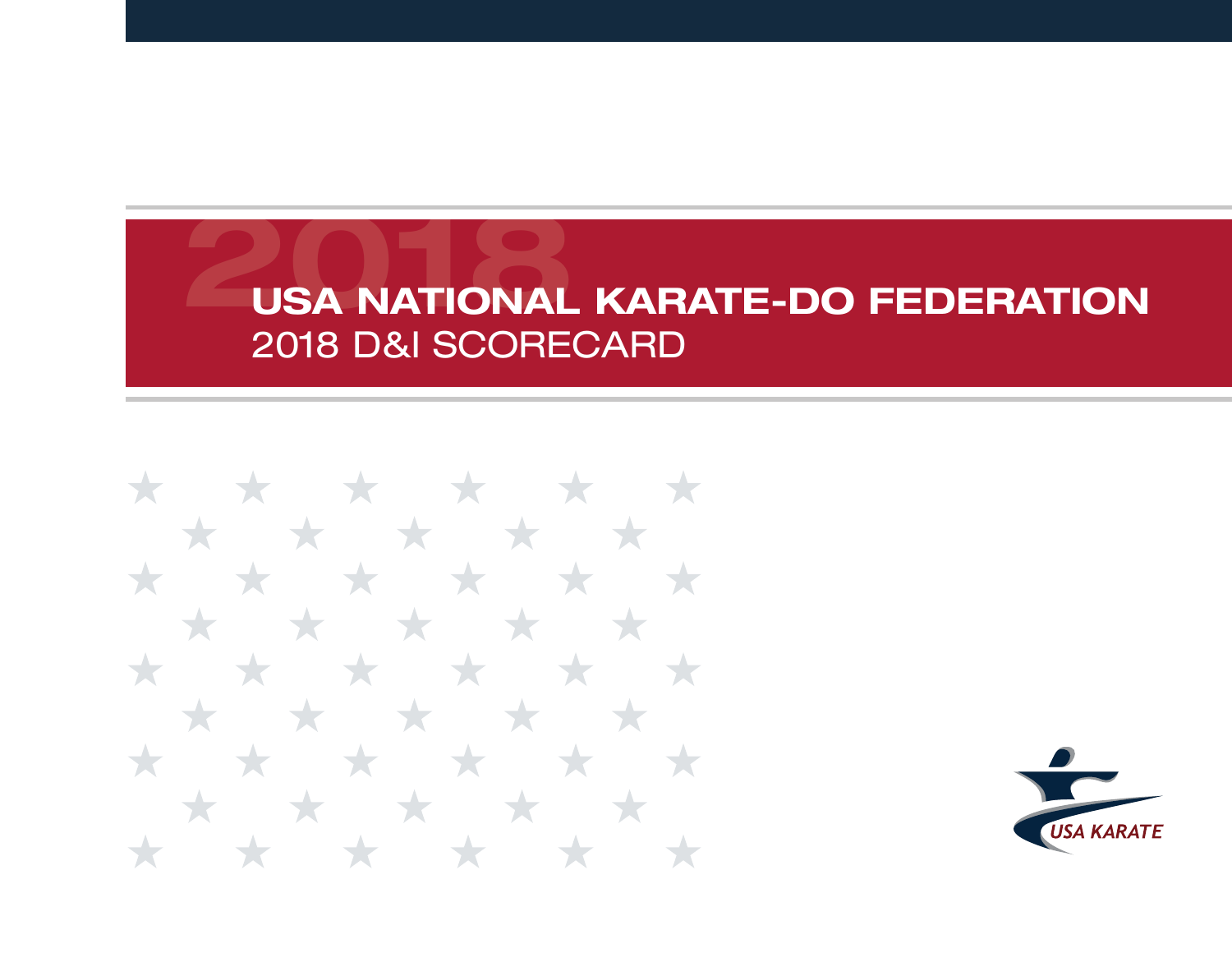

#### How the D&I Scorecard is collected and prepared

In accordance with the Ted Stevens Act, the USOPC's Diversity and Inclusion department annually collects diversity data from the USOPC, NGBs and HPMOs. The data is due April 1 and is based on each organization's demographic data as of Dec. 31 from the previous year.

Once the data is collected, the USOPC works with a consultant to compile more than 4,000 data points into unique scorecards for each NGB, HPMO, and one for the USOPC.

#### How to interpret the colors and numbers in the D&I Scorecard

Scores and colors are given as a percent of the benchmark. For simplicity, the scorecard uses green, yellow and red. Green indicates 85 percent or greater; yellow for 69-84 percent; and red signifies 68 percent or lower. Note that red is indicative of an opportunity to grow the sport and should be viewed as a positive prospect for creating strategy.

The color scheme allows for a quick indication of where an opportunity might exist, but it should also be put into context. In some cases, the numbers are quite small, so a change of one or two people can be very significant. Therefore red, although noteworthy, does not necessarily indicate failure.

#### How Benchmarks in the USOPC D&I Scorecard are derived

The benchmark is derived from a combination of the U.S. Census, NCAA, and the specific NGB or HPMO's data. The benchmarks are tailored to each NGB and HPMO to adjust for their staff size, financial resources and uniqueness of their sport. For example, USA Volleyball's benchmark for membership data is based on 50 percent U.S. Census data and 50 percent NCAA data. For other sports like Team Handball, NCAA data is not applicable.

The D&I Scorecard measures the diversity of the USOPC, NGB and HPMO's board of directors, standing committees, staff, membership, national team coaches and athletes, and developmental team coaches and athletes. The scorecard also measures the participation of women, people of color (African American/Black, Asian, Hispanic, Native American, Pacific Islander and two or more races), persons with disabilities and veterans.

The benchmarks are designed to provide an assessment and comparison of the NGBs and/or HPMOs while considering the uniqueness of each organization. For example, the benchmark for the percent of female coaches on the team is based on the percent of women on the team. Simply, the coaching staff should reflect the diversity of the team. This factor is important because some sports, like boxing, have not had female participation as long as other sports, like swimming, for instance. Therefore, fewer female coaches in boxing would be expected (at this point in time).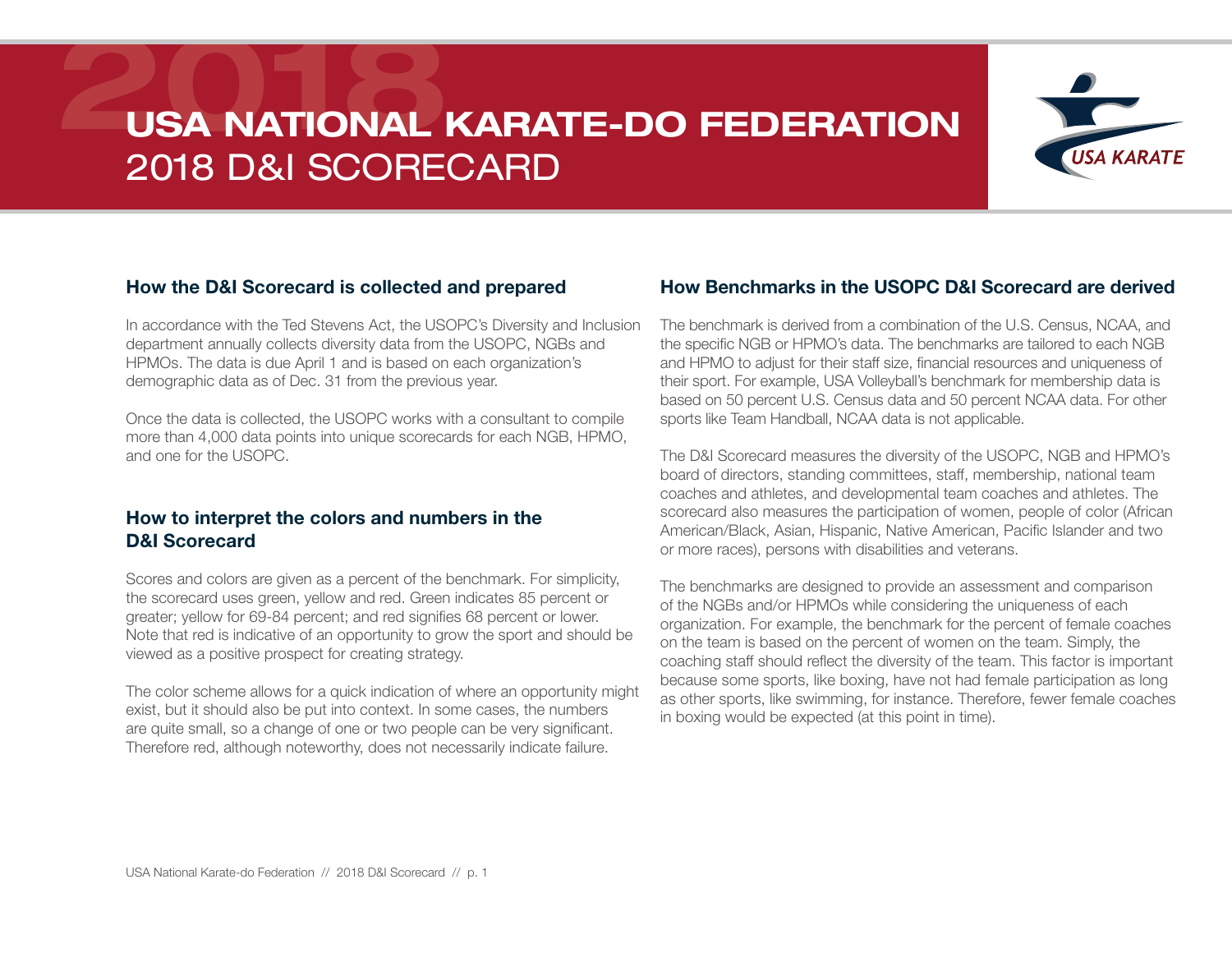

### PEOPLE OF COLOR

|                                             | # Total Employees/<br><b>Members</b> | % People of Color | <b>Benchmark</b> | % Benchmark<br><b>Achieved</b> | # Of Hires To<br><b>Benchmark</b> |
|---------------------------------------------|--------------------------------------|-------------------|------------------|--------------------------------|-----------------------------------|
| <b>Board of Directors</b>                   | 9                                    | 33.33             | 27.87            | 119.59                         | $\circ$                           |
| <b>Executive Committee</b>                  | $\circ$                              | N/A               | 0.00             | N/A                            | $\circ$                           |
| <b>Standing Committees</b>                  | 41                                   | 17.07             | 51.22            | 33.33                          | 14                                |
| Professional Staff                          | $\sqrt{2}$                           | 0.00              | 25.21            | 0.00                           |                                   |
| NGB Membership                              | 3,241                                | 47.36             | 22.05            | 214.78                         | $\circ$                           |
| National Teams (Athletes)                   | 48                                   | 66.66             | 47.36            | 140.75                         | $\circlearrowright$               |
| National Teams (Coaches & Non-Athletes)     | 11                                   | 45.45             | 55.50            | 81.89                          |                                   |
| Developmental National Teams (Athletes)     | 164                                  | 55.48             | 47.36            | 117.15                         | $\circlearrowright$               |
| Developmental National Teams (Non-Athletes) | 11                                   | 45.45             | 55.50            | 81.89                          |                                   |
| Part-Time Employees/Interns                 | 5                                    | 20.00             | 47.36            | 42.23                          |                                   |
| Total                                       | 3,532                                | 47.54             |                  |                                |                                   |
| Average                                     |                                      | 36.76             |                  | 92.40                          |                                   |

**Benchmark Legend** 85% to 100+ 69 to 84%  $\blacksquare$  <68%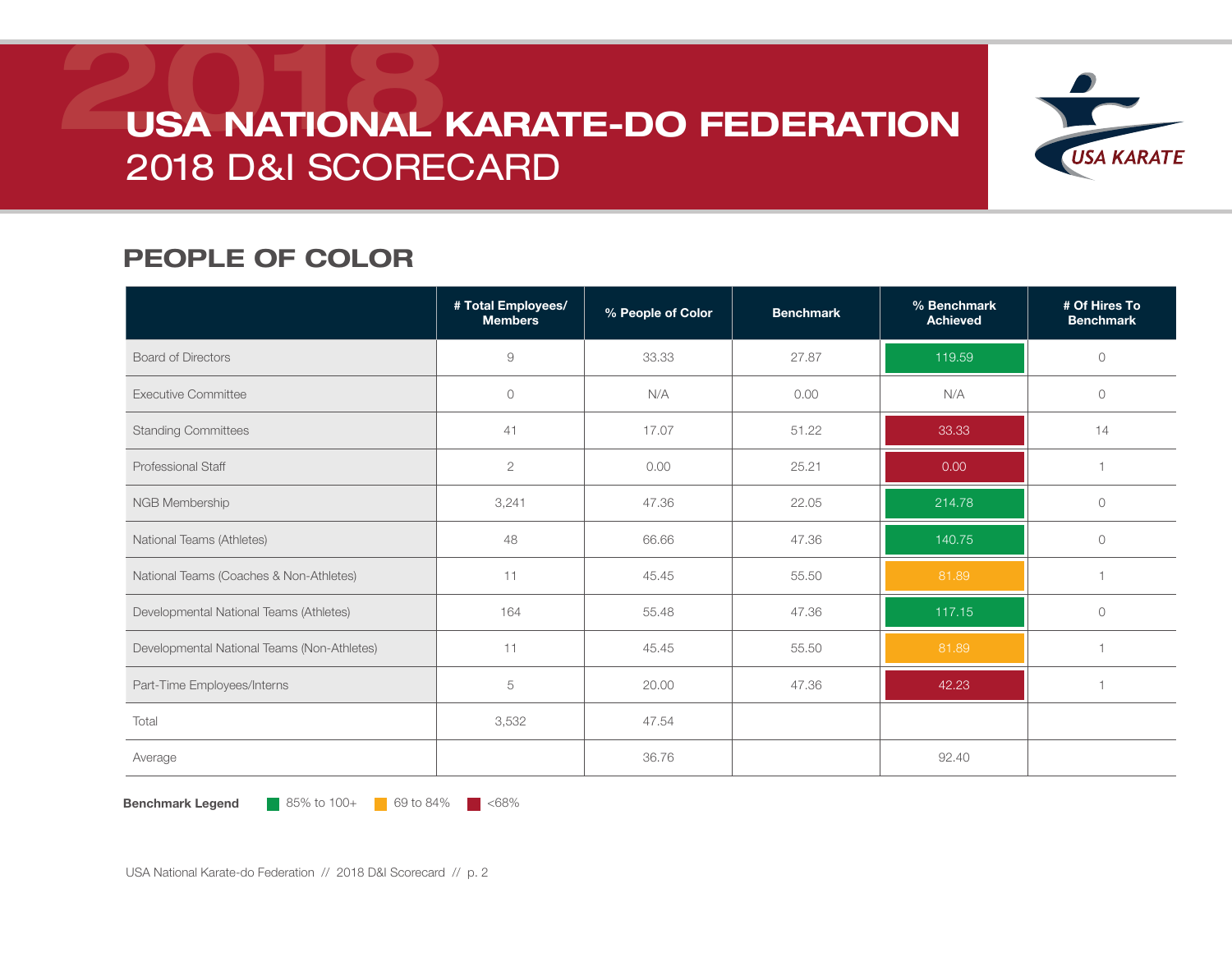

#### WOMEN

|                                             | # Total Employees/<br><b>Members</b> | % Women | <b>Benchmark</b> | % Benchmark<br><b>Achieved</b> | # Of Hires To<br><b>Benchmark</b> |
|---------------------------------------------|--------------------------------------|---------|------------------|--------------------------------|-----------------------------------|
| <b>Board of Directors</b>                   | $\mathcal{G}% _{0}$                  | 0.00    | 37.62            | 0.00                           | 3                                 |
| <b>Executive Committee</b>                  | $\circ$                              | N/A     | 0.00             | N/A                            | $\circ$                           |
| <b>Standing Committees</b>                  | 41                                   | 21.95   | 38.28            | 57.34                          | $\overline{7}$                    |
| Professional Staff                          | $\mathbf{2}$                         | 50.00   | 64.67            | 77.32                          | $\circ$                           |
| NGB Membership                              | 3,241                                | 35.35   | 34.79            | 101.61                         | $\circ$                           |
| National Teams (Athletes)                   | 48                                   | 50.00   | 35.35            | 141.44                         | $\circ$                           |
| National Teams (Coaches & Non-Athletes)     | 11                                   | 27.27   | 46.19            | 59.04                          | $\mathbf{2}$                      |
| Developmental National Teams (Athletes)     | 164                                  | 42.68   | 35.35            | 120.74                         | $\circ$                           |
| Developmental National Teams (Non-Athletes) | 11                                   | 27.27   | 46.19            | 59.04                          | $\mathbf{2}$                      |
| Part-Time Employees/Interns                 | 5                                    | 60.00   | 35.35            | 169.73                         | $\circ$                           |
| Total                                       | 3,532                                | 35.65   |                  |                                |                                   |
| Average                                     |                                      | 34.95   |                  | 87.36                          |                                   |

**Benchmark Legend** 85% to 100+ 69 to 84%  $\blacksquare$  <68%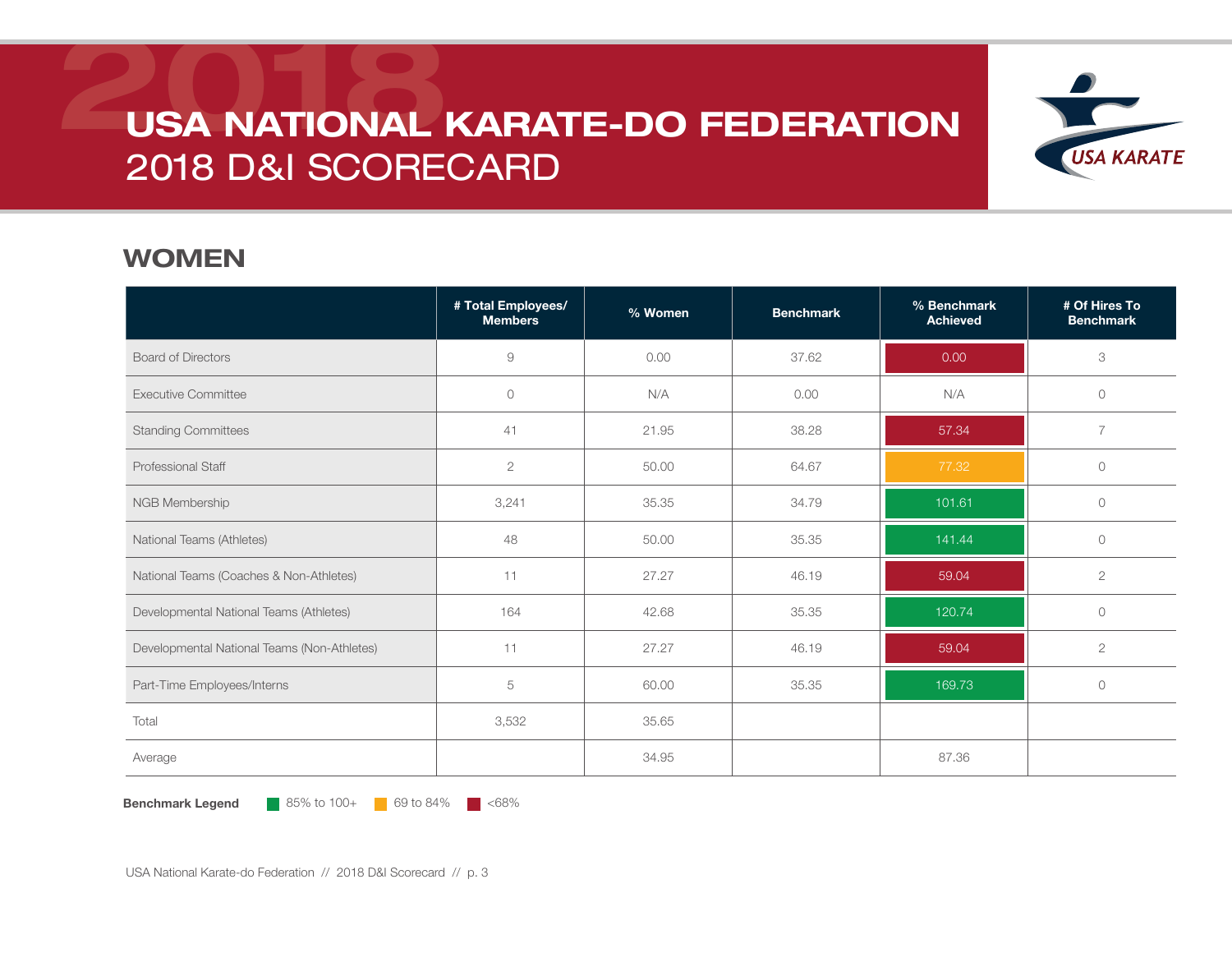

### PERSONS WITH DISABILITIES

|                                             | # Total Employees/<br><b>Members</b> | % Persons With<br><b>Disabilities</b> | <b>Benchmark</b> | % Benchmark<br><b>Achieved</b> | # Of Hires To<br><b>Benchmark</b> |
|---------------------------------------------|--------------------------------------|---------------------------------------|------------------|--------------------------------|-----------------------------------|
| <b>Board of Directors</b>                   | 9                                    | 0.00                                  | 7.00             | 0.00                           |                                   |
| <b>Executive Committee</b>                  | $\circ$                              | N/A                                   | 7.00             | N/A                            | $\circ$                           |
| <b>Standing Committees</b>                  | 41                                   | 2.43                                  | 7.00             | 34.71                          | $\mathbf{2}$                      |
| <b>Professional Staff</b>                   | $\mathbf{2}$                         | 0.00                                  | 7.00             | 0.00                           | $\circ$                           |
| NGB Membership                              | 3,241                                | 0.64                                  | 7.00             | 9.14                           | 206                               |
| National Teams (Athletes)                   | 48                                   | 0.00                                  | 7.00             | 0.00                           | 3                                 |
| National Teams (Coaches & Non-Athletes)     | 11                                   | 0.00                                  | 7.00             | 0.00                           |                                   |
| Developmental National Teams (Athletes)     | 164                                  | 0.00                                  | 7.00             | 0.00                           | 11                                |
| Developmental National Teams (Non-Athletes) | 11                                   | 0.00                                  | 7.00             | 0.00                           |                                   |
| Part-Time Employees/Interns                 | 5                                    | 0.00                                  | 7.00             | 0.00                           | $\circlearrowright$               |
| Total                                       | 3,532                                | 0.62                                  |                  |                                |                                   |
| Average                                     |                                      | 0.34                                  |                  | 4.87                           |                                   |

**Benchmark Legend** 85% to 100+ 69 to 84%  $\blacksquare$  <68%

USA National Karate-do Federation // 2018 D&I Scorecard // p. 4